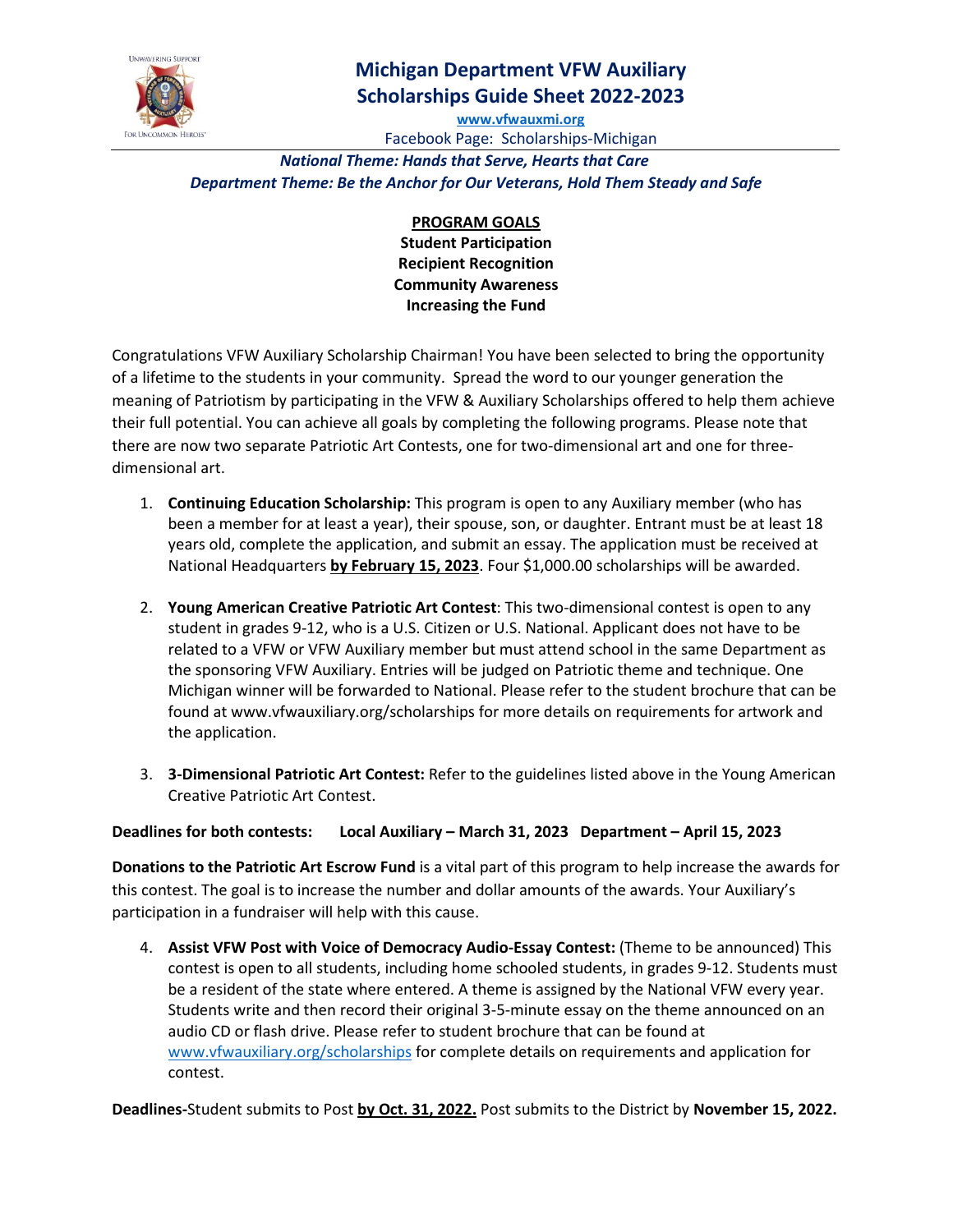5. **2022-23 Assist VFW Post with Patriot's Pen Essay Contest**: (Theme to be announced) This contest is open to all students, including home-schooled students, in grades 6-8. Students must be a resident of the state where entered. Student must write an original 300-400-word essay on the National Theme. Please refer to the student brochure at [www.vfwauxiliary.org/scholarships](http://www.vfwauxiliary.org/scholarships) for complete details on requirements and application for contest.

**Deadlines-**Student submits to Post **by Oct. 31, 2022.** Post submits to the District by **November 15, 2022.**

### **Scholarship and Contest Resources**

**VFW website:** [www.vfw.org/community/youth-and–education](http://www.vfw.org/community/youth-and%E2%80%93education) **VFW Auxiliary website:** [www.vfwauxiliary.org/scholarships](http://www.vfwauxiliary.org/scholarships) **Department website:** [www.vfwauxmi.org/scholarships](http://www.vfwauxmi.org/scholarships) **VFW Store:** [www.vfwstore.org](http://www.vfwstore.org/) or call 833-839-838

### **NATIONAL AWARDS FOR AUXILIARIES**

Most outstanding promotion and/or participation of the Patriotic 3-Dimensional Art Contest

- $\triangleright$  Citation to every Auxiliary that promotes the 3-Dimensional Young American Creative Patriotic Art Contest. Criteria and entry form (required) available at www.vfwauxiliary.org/resources. Auxiliaries must send the entry form to their Department Scholarships Chairman by March 31, 2023.
- $\triangleright$  Citation and \$25 to one Auxiliary in each of the four Conferences with the most outstanding promotion of the 3-Dimensional Art Contest.

#### **DEPARTMENT AWARDS**

- $\checkmark$  Best promotion of the Scholarship Program in each membership category \$10 and a Citation of Merit to the Auxiliary; Citation to the Chairman
- $\checkmark$  Best Overall promotion of the Continuing Education Scholarship \$10 and a Citation of Merit to the Auxiliary; Citation to the Chairman
- $\checkmark$  Best Overall promotion of 2-Dimensional Patriotic Art Contest

\$10 and a Citation of Merit to the Auxiliary; Citation to the Chairman

 $\checkmark$  Best promotion of 3-Dimensional Young American Creative Patriotic Art Contest in each membership category. Auxiliary must send the required National entry form to the Department Chairman.

\$10 and a Citation of Merit to the Auxiliary; Citation to the Chairman

 $\checkmark$  Best Overall promotion of Voice of Democracy

\$10 and a Citation of Merit to Auxiliary; Citation to Chairman

 $\checkmark$  Best Overall promotion of Patriots Pen Program

\$10 and a Citation of Merit to Auxiliary; Citation to Chairman